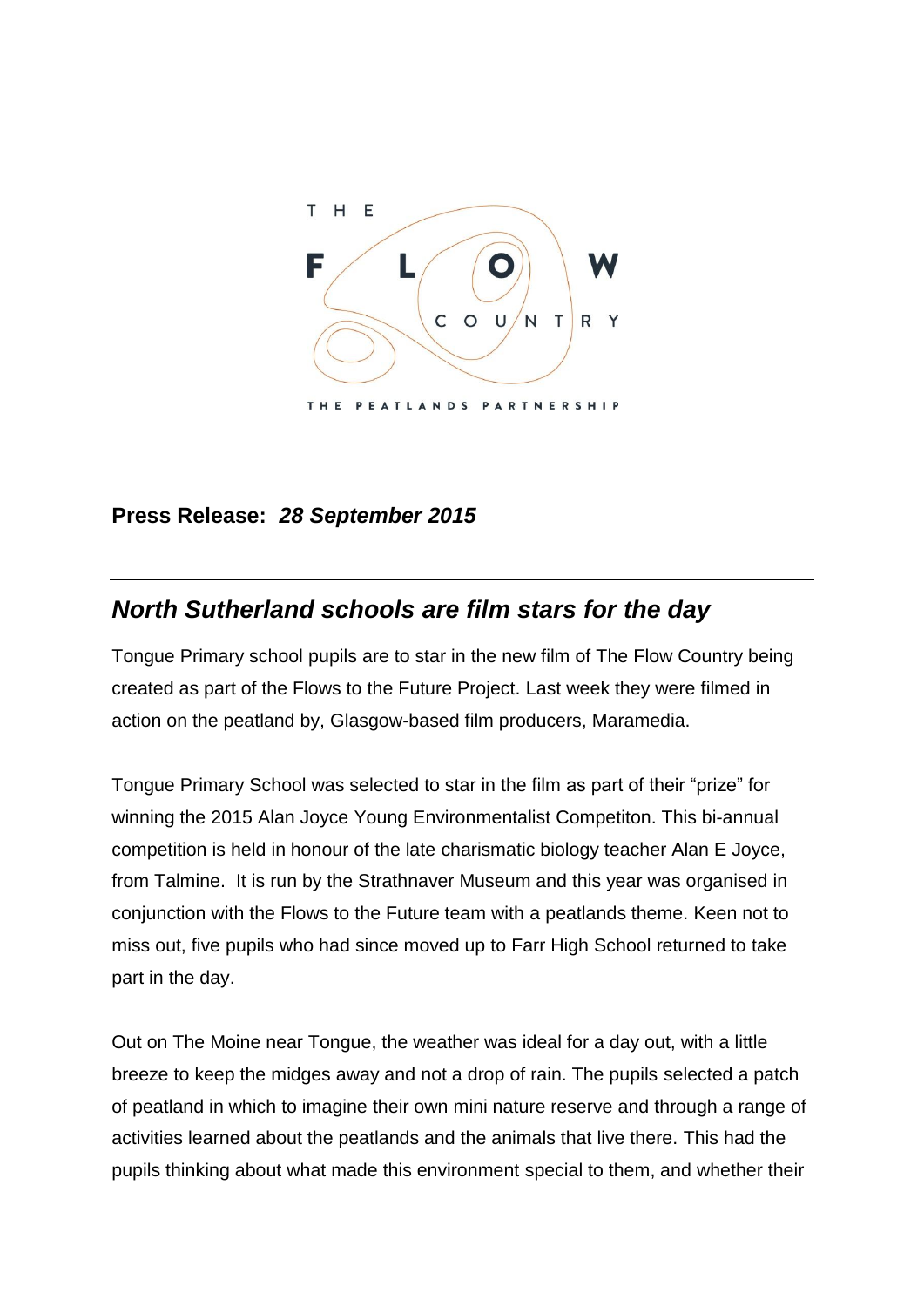'reserve' needed rules to help preserve it. The location of each mini-reserve was marked with a colourful picture created earlier by the children back in the classroom during an afternoon of drawing, guided by Sjoerd Tel and Angela Simpson from the Flows to the Future Project team. Each unique picture depicted a scene within a peatlands environment.

Throughout the time on the Moine, the film team shot from different angles and talked to all the pupils. The children showed no signs of camera shyness, as they readily explained about the artwork and what they believed to be special about the peatlands. The close of the afternoon saw the bringing together of the pupils and their drawings to create, to everyone's surprise, a large panorama of the Moine landscape in technicolour.

Another Farr High School student, Chrisanne McCulloch, got to work with the camera crew, for an afternoon of work experience. She got immediately involved, and soon received responsibility for recording the sound and the conversations taking place.

Chrisanne McCulloch said that "being part of the filming team was really interesting and wasn't what I expected at all. I really enjoyed it, everyone was really friendly and welcoming, it would be great if there were more chances to participate in similar projects."

Sjoerd Tel, Learning Officer for the Heritage Lottery Fund supported Flows to the Future project, was glad the student got this hands-on experience. "Through contact with schools I know there is a further interest in work experience possibilities like this. It is important that local young people can benefit from valuable opportunities such as having a professional filming team working in the area."

Maramedia have been up in the Flow Country for a number of weeks over the spring and summer, capturing footage of the special wildlife and landscape of the peatlands in different seasons and weathers. Besides working with the young people, they have also been filming activities such as sheep farming, fishing and peat cutting, and interviewing local people involved in managing the peatlands. They will be back in the area in the Autumn to film the deer rut and ongoing peatland restoration work by the RSPB near Forsinard.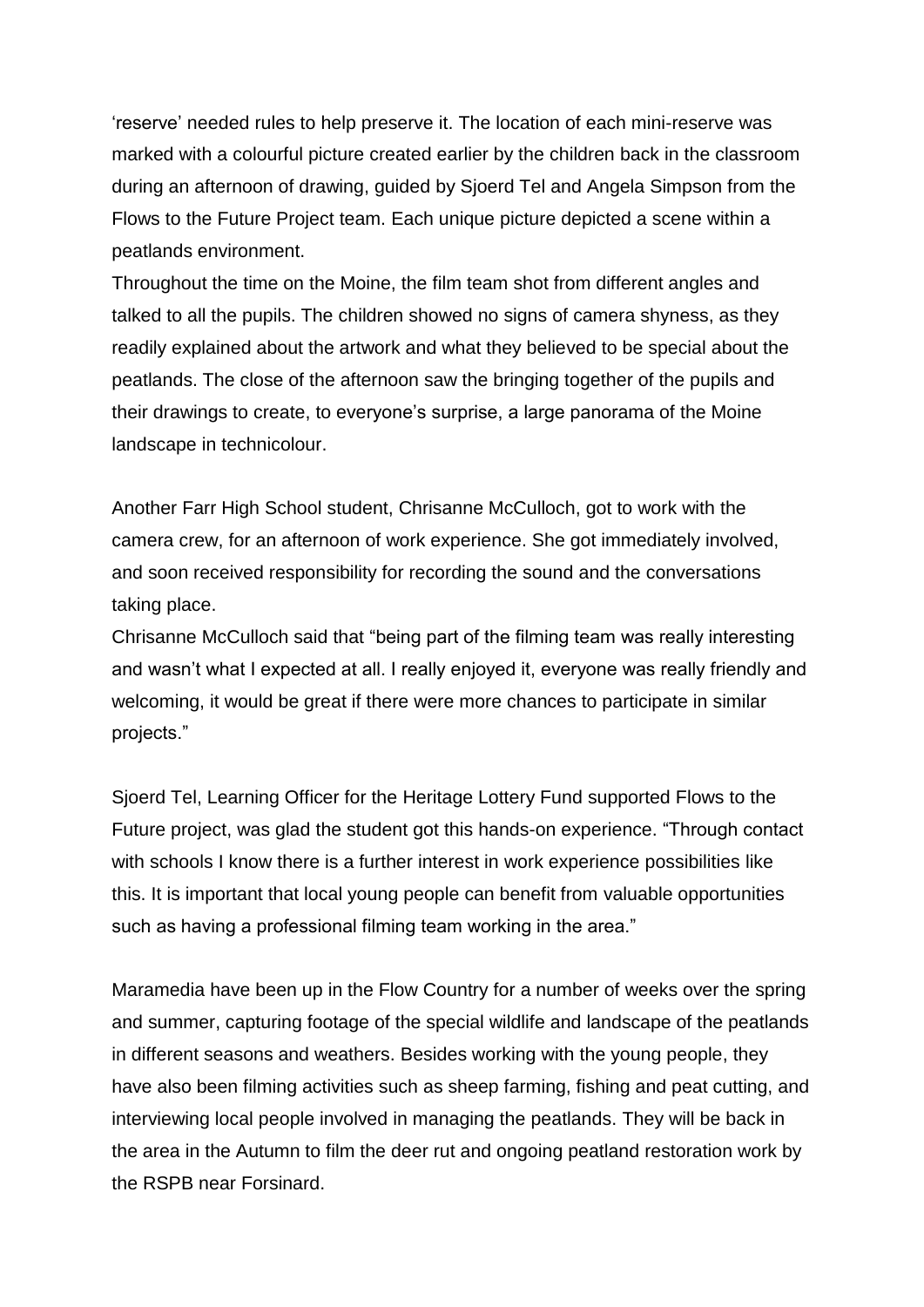The planned release date of the film is February 2016.



## **NOTES TO EDITORS**

The Peatlands Partnership includes Scottish Natural Heritage, Forestry Commission (Scotland), Highland Council, RSPB Scotland, Plantlife Scotland, Highlands & Islands Enterprise, The Highland Third Sector Interface, The Flow Country Rivers Trust, The Northern Deer Management Group and The Environmental Research Institute. It liaises with local community groups, , the Scottish Government's Rural Payments and Inspections Directorate and the North Sutherland Community Forest Trust. It is independently chaired by John Henderson of Scrabster Farm, Caithness.

RSPB Scotland is the lead partner in The Flows to the Future project, a Peatlands Partnership project, which gratefully acknowledges funding from the Heritage Lottery Fund and from the following funders and supporters; Environmental Research Institute, European Regional Development Fund, Forestry Commission (Scotland), Peatland Action, Highlands and Islands Enterprise, The Highland Council, RSPB, WREN, Scotland Rural Development Programme, Scottish Government, Scottish Natural Heritage and The Tubney Trust.

## **CONTACT DETAILS**

Alan Tissiman RSPB Public Affairs Manager can be contacted on 01463 228810 or 07775 227614 or [alan.tissiman@rspb.org.uk](mailto:alan.tissiman@rspb.org.uk)

**Caroline Eccles Project Manager** - Flows to the Future Project, working on behalf of The Peatlands Partnership, c/o North Scotland Regional Office, Inverness. 01463 715000, Mobile 07590 441475 or [caroline.eccles@rspb.org.uk](mailto:caroline.eccles@rspb.org.uk)